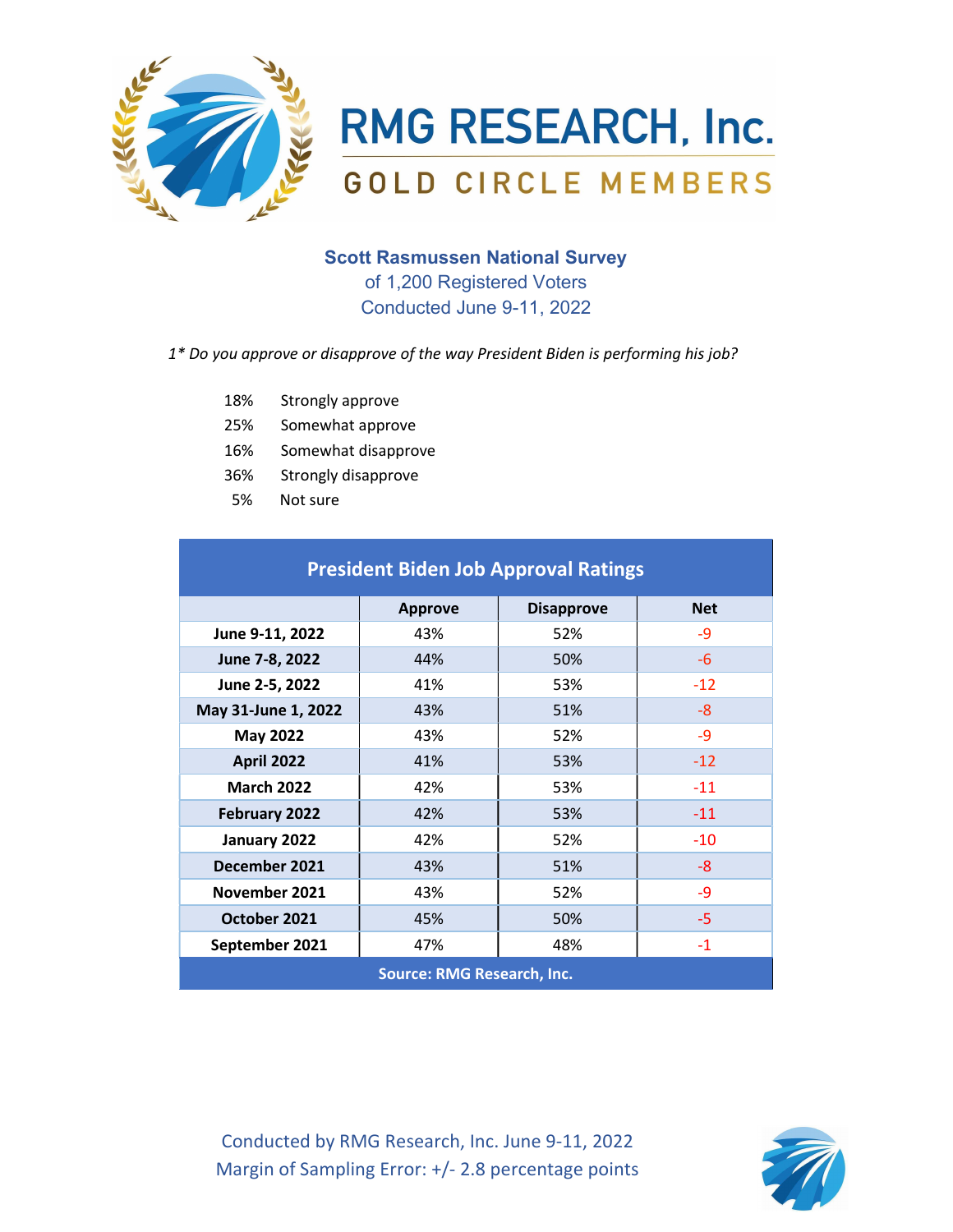

**RMG RESEARCH, Inc. GOLD CIRCLE MEMBERS** 

## Scott Rasmussen National Survey

of 1,200 Registered Voters Conducted June 9-11, 2022

2\* Okay… does cutting government spending help the economy, hurt the economy, or have no impact on the economy?

- 51% Helps the economy
- 25% Hurts the economy
- 7% Has no impact on the economy
- 16% Not sure

| <b>Total</b>                      |                             |                      |            |  |
|-----------------------------------|-----------------------------|----------------------|------------|--|
|                                   | <b>Helps the</b><br>economy | Hurts the<br>economy | <b>Net</b> |  |
| June 9-11, 2022                   | 51%                         | 25%                  | $+26$      |  |
| March 29-30, 2022                 | 47%                         | 26%                  | $+21$      |  |
| <b>Source: RMG Research, Inc.</b> |                             |                      |            |  |

3\* Okay… what about increasing government spending? Is an increase in government spending good for the economy or bad for the economy?

- 29% Good for the economy
- 48% Bad for the economy
- 9% Has no impact on the economy
- 14% Not sure